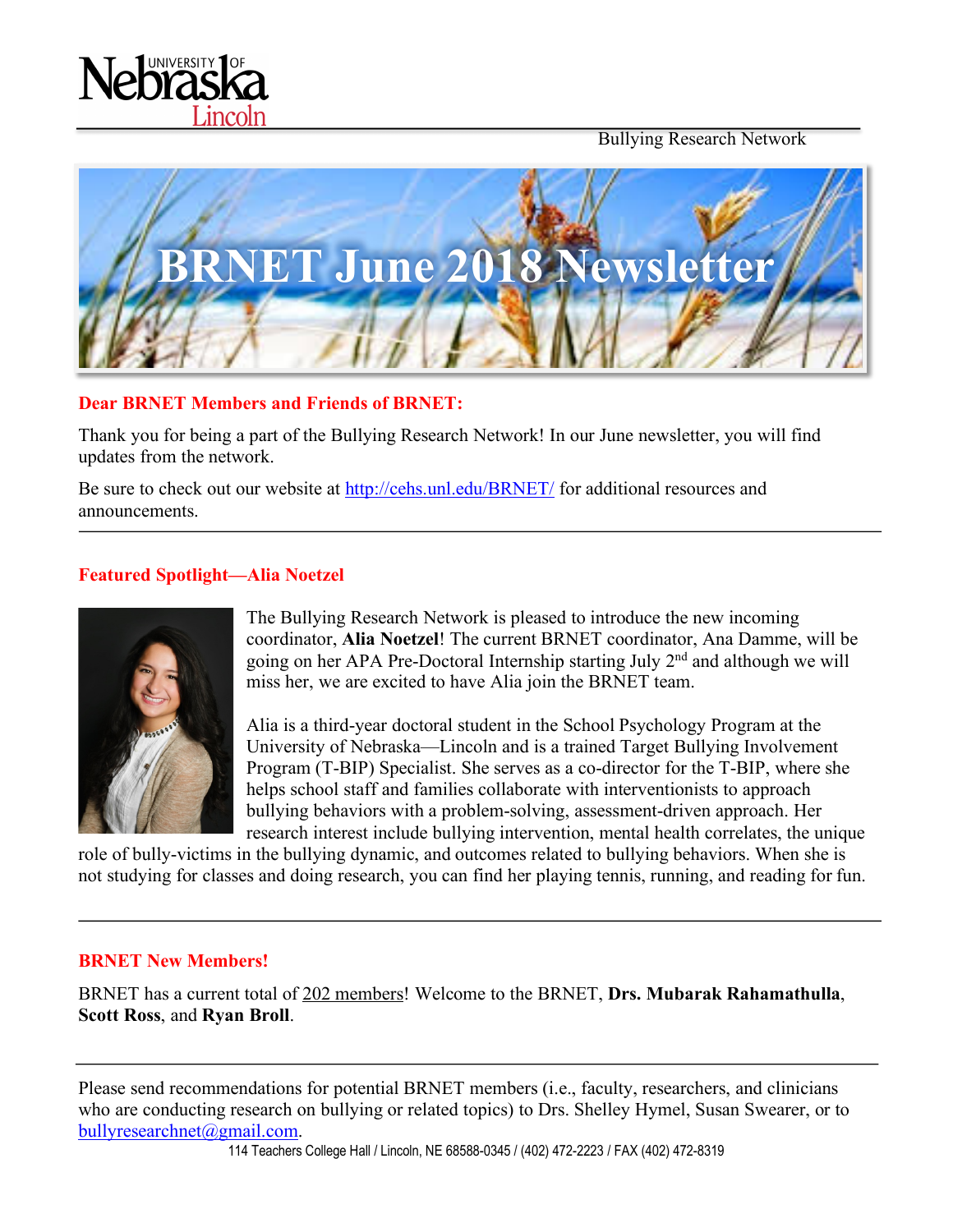*If you have recently joined BRNET and have not yet provided your information, please send the following to bullyresearchnet@gmail.com.*

- 1) contact information that can be posted on the website;
- 2) a brief biography of you and your work;
- 3) a list of current/ongoing projects in this area;
- 4) an annotated bibliography of your work in this area (i.e., full reference plus a few sentences about the work), and;
- 5) relevant web-based links you would like to share.

### **Friends of BRNET**

Friends of BRNET is a group of graduate students, administrators, parents, and individuals who are interested in learning more about the Bullying Research Network. Friends of BRNET receive our monthly e-newsletter. If you are interested in becoming a Friend of BRNET or want to refer someone to Friends of BRNET, please email Ana Damme, the BRNET Coordinator, at bullyresearchnet@gmail.com with the following information: name, title, address, and email address.

# **BRNET Member Grant/Funding Announcements**

Receipt of funding facilitates the BRNET mission to conduct interdisciplinary research related to bullying and aggression, with particular attention being paid to the link between basic and applied research. Thus, the BRNET directors are excited to offer members a new opportunity to share grants (and other sources of funding) they have received for their research projects.

Funding varies across countries and is not limited to federal grants. If you are interested in sharing your grants or funding with other BRNET members, please send an abstract of the research funding along with the funding source to bully research net  $\omega$  gmail.com and we will post the information on our website.

# **BRNET MEMBER ANNOUNCEMENTS**

# **(1) New Journal! "International Journal of Bullying Prevention"**

Dr. James O'Higgins Norman is delighted to inform you that the new International Journal of Bullying Prevention has now been launched and is accepting papers for review and inclusion. The Journal will be the leading space in which international researchers in the field of bullying prevention and intervention will be able to report on their research and as such we hope the journal will become a conduit for the international bullying research community.

The Editors-in-Chief will be Dr. Sameer Hindja and Dr. James O'Higgins Norman with an editorial board and a prestigious list of associate editors

representing many years of experience in this field. The journal is published by Springer and is the official journal of the International Bullying Prevention Association. Further details on how to submit a paper for peer review can be found here:

https://www.springer.com/psychology/child+%26+school+psychology/journal/42380. Please consider

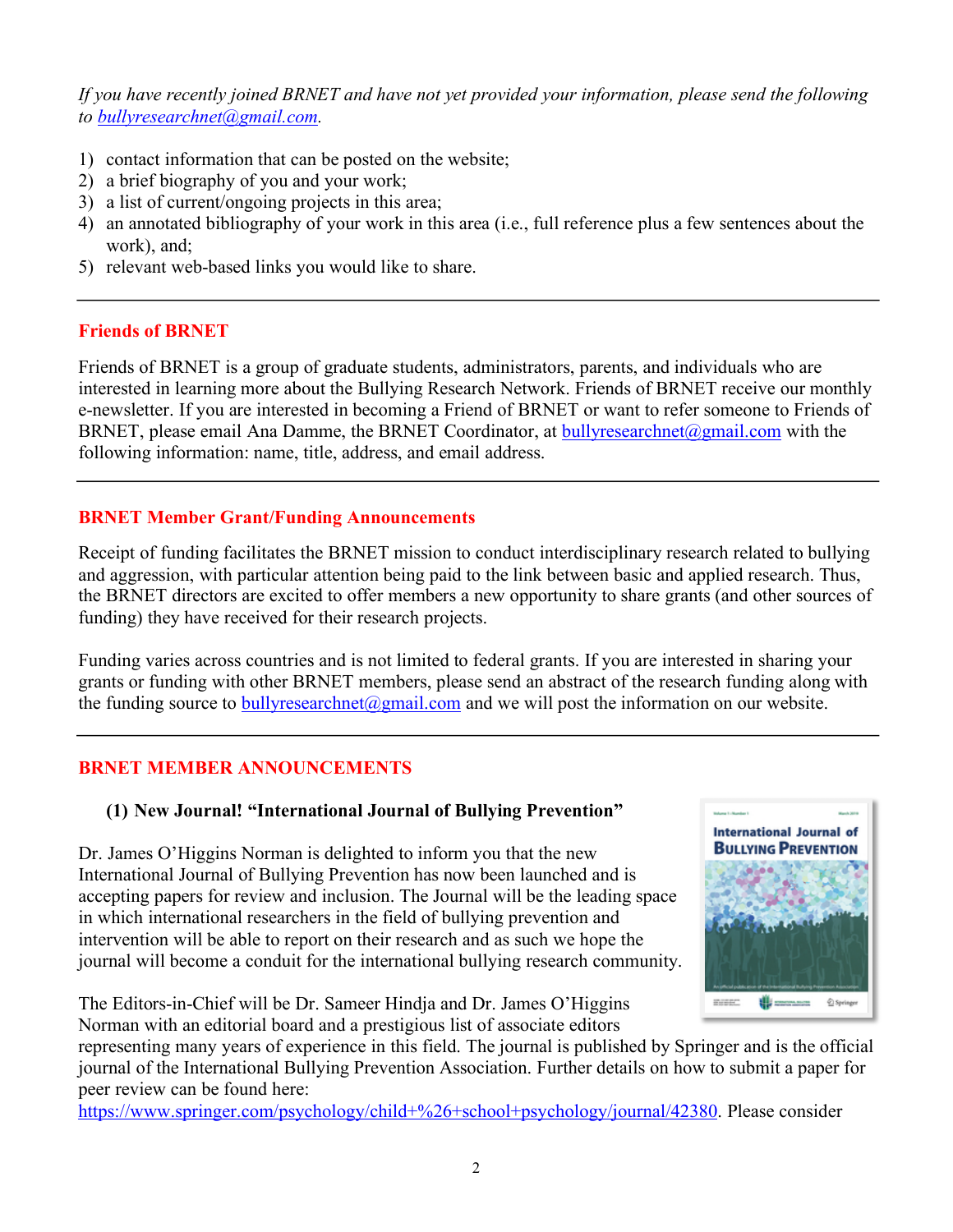using the journal and encourage your colleagues to!

#### **(2) "Evaluation of the Olweus Bullying Prevention Program: A Large Scale Study of U.S. Students in Grades 3-11" by Drs. Olweus, Limber, and Colleagues**

A recent study on the evaluation of the Olweus Bullying Prevention Program was recently accepted for publication in the Journal of School Psychology in August and it is now available online. You can access the article here: https://www.sciencedirect.com/science/article/pii/S0022440518300529 or you can find a copy attached to this email, courtesy of Dr. Olweus.

# **(3) New Papers and a Book Chapter by Dr. Veenstra and Colleagues**

Drs. Kaufman, Kretschmer, Huitsing, and Veenstra want to share their recently published article titled Why Does a Universal Anti-Bullying Program Not Help All Children? Explaining Persistent Victimization During an Intervention. Find the open access link here: https://link.springer.com/article/10.1007/s11121-018-0906-5

Veenstra, R., Dijkstra, J.K., & Kreager, D.A. (2018). Pathways, networks, and norms: A sociological perspective on peer research. In W.M. Bukowski, B. Laursen, & K.H. Rubin (eds.) *Handbook of peer interactions, relationships, and groups, 2nd edition (pp.45-63)*. New York: Guilford.

Gremmen, M.C., Berger, C., Ryan, A.M., Steglich, C.E.G., Veenstra, R., & Dijkstra, J.K. (2018). Adolescents' friendships, academic achievement, and risk behaviors: Same-behavior and cross-behavior selection and influence processes. *Child Development, 89*, DOI: 10.1111/cdev.13045.

### **(4) Call for Action to Prevent Gun Violence in the United States of America.**

The Bullying Research Network and many BRNET members have signed the attached "Call for Action" to demand that federal and state authorities take immediate action to prevent gun violence in the United States. The call for action can be found here: https://curry.virginia.edu/prevent-gun-violence.

### **(5) World Anti-Bullying Forum in Dublin, Ireland**

The second World Anti-Bullying Forum will take place in Dublin, Ireland on June 4-6th 2019. This is an international peer-review conference with a particular focus on bullying among children and adolescents. Opening of abstract submission starts on **June 2018 and the closing date of abstract submission is November 30, 2018**. See the website of the conference: http://wabf2019.com. BRNET co-founders, Dr. Susan Swearer and Dr. Shelley Hymel, are among the keynote speakers.

### **(6) Several Papers of Interest by Dr. Frey and Colleagues**

Papers about bullying, revenge, and class norms were recently published and you might find them interesting. The articles are:

Frey, K. S., & Strong, Z. H. (2018). Aggression predicts changes in peer victimization that vary by form and function. *Journal of Abnormal Child Psychology*, *46*(2), 305-318. https://link.springer.com/article/10.1007/s10802-017-0306-5

Frey, K. S., Strong, Z. H., & Onyewuenyi, A. C. (2017). Individual and class norms differentially predict proactive and reactive aggression: A functional analysis. *Journal of Educational Psychology*, *109*(2), 178. http://psycnet.apa.org/record/2016-26870-001